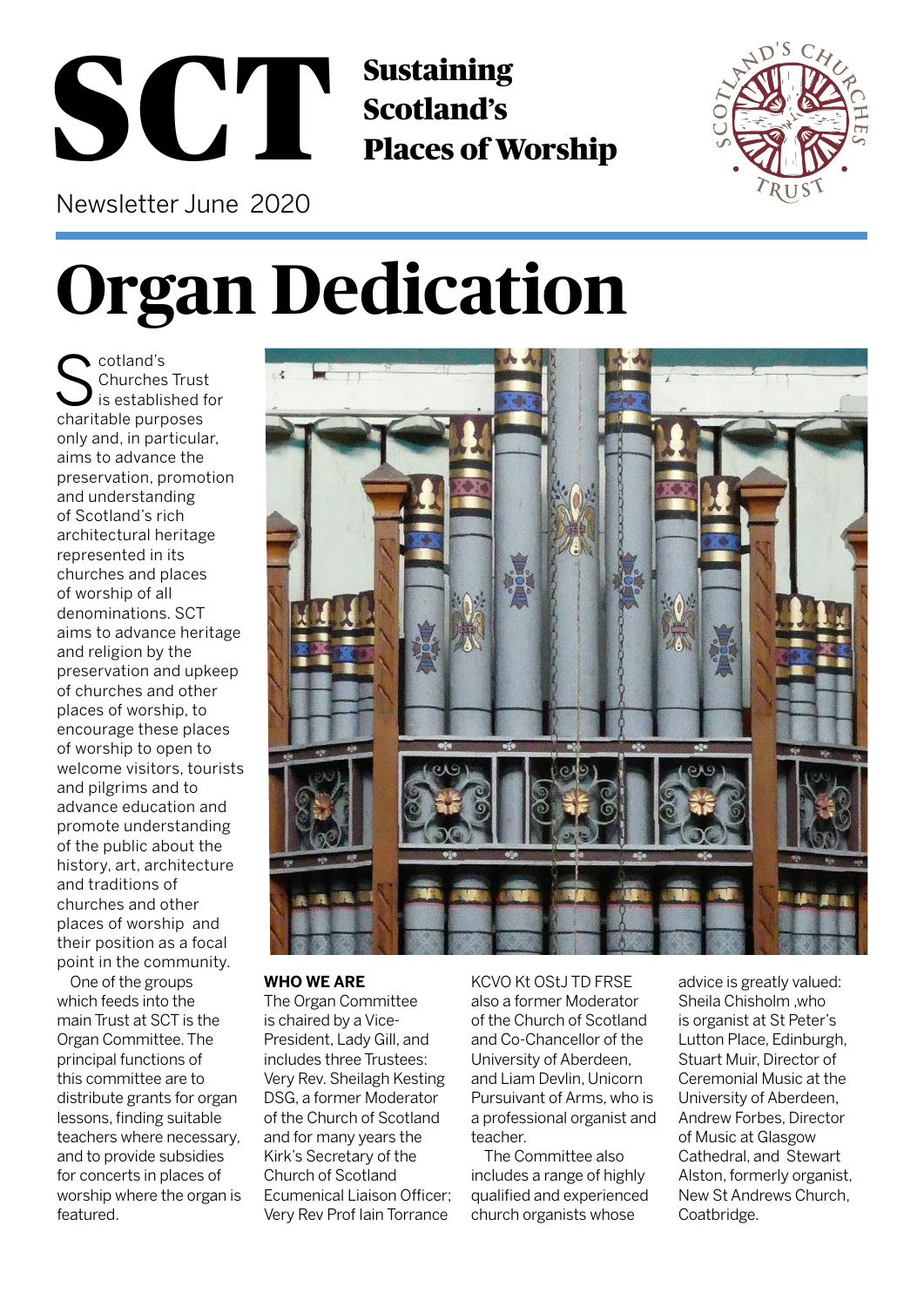#### **WHAT WE DO**

Support Organ Lessons Our most regular activity is to solicit and review applications from people of all ages, all over Scotland, who are interested in taking organ lessons. We offer substantial grants to pay for these lessons which are allocated in sets of six. After suitable reviews from teacher and student,

we can offer further sets of lessons up to a value of about £1000.

Currently we have students in Gretna, Glasgow, Edinburgh and Oban and regard this as a good investment for the future of church services and organ playing in Scotland.

Support Organ Concerts

The SCT Organ Committee is also very happy to give grants to places of worship to enable them to put on musical events involving the organ. We are well aware of the incidental expenses in such events, even when a celebrity player is not being brought in from outside and like

to help where we can. Our grants for this are not enormous - £250-£350 on average – but can make the difference between the event's going ahead or not.

Most recently we sponsored concert series in Aberfoyle, Perth and Glasgow.

# **SCT Sir Boyd Tunnock Organ Travel Bursaries**

Through the generosity of one of our Vice-Presidents, Sir Boyd Tunnock, Scotland's Churches Trust was delighted to announce last autumn the creation of up to two annual Travel Bursaries,

each worth up to £2000, to allow organists up to the age of 40, attached to a Scottish church, to spend a period of time playing and studying organs in one or more foreign countries, to take some consultation

lessons with a recognised teacher of high repute and if possible visit the atelier of an organ builder. The below orgnaists have been appointed for 2020.





### **Tom Wilkinson**  MA(Oxon), MMus, FRCO

City of Edinburgh Methodist Church

Tom intends to use his scholarship for advanced study in Stuttgart, Leipzig and other places in Germany.

Tom is a former Organ Scholar at Truro Cathedral and The Queen's College, Oxford.

He is University Organist to the University of St Andrews and Organist of the City of Edinburgh Methodist Church.

Tom founded the Kellie Consort providing training and performance opportunities in the field of historically-informed performance and is currently completing a PhD on the music of J.S.Bach.



**Steven McIntyre** BMus (Hons), FRCO, FTCL, PGDE

St Mary's Episcopal cathedral, Glasgow

Steven is the assistant organist at St Mary's Episcopal cathedral, Glasgow, and intends to study in Paris, chiefly at St Severin with M. Christophe Mantoux, and to explore some of the Parisian organs of Aristide Cavaillé-Coll.

Steven comes from Grangemouth and is a former assistant organist to Paisley Abbey and organ scholar at Peterborough Cathedral.

He is currently assistant organist at St Mary's Episcopal Cathedral, Glasgow, and teaching in Balfron, as well as having a busy concert career. He won all the prizes for his year of Fellowship of the Royal College of Organists including, most prestigiously, the Silver Medal of the Worshipful Company of Musicians.